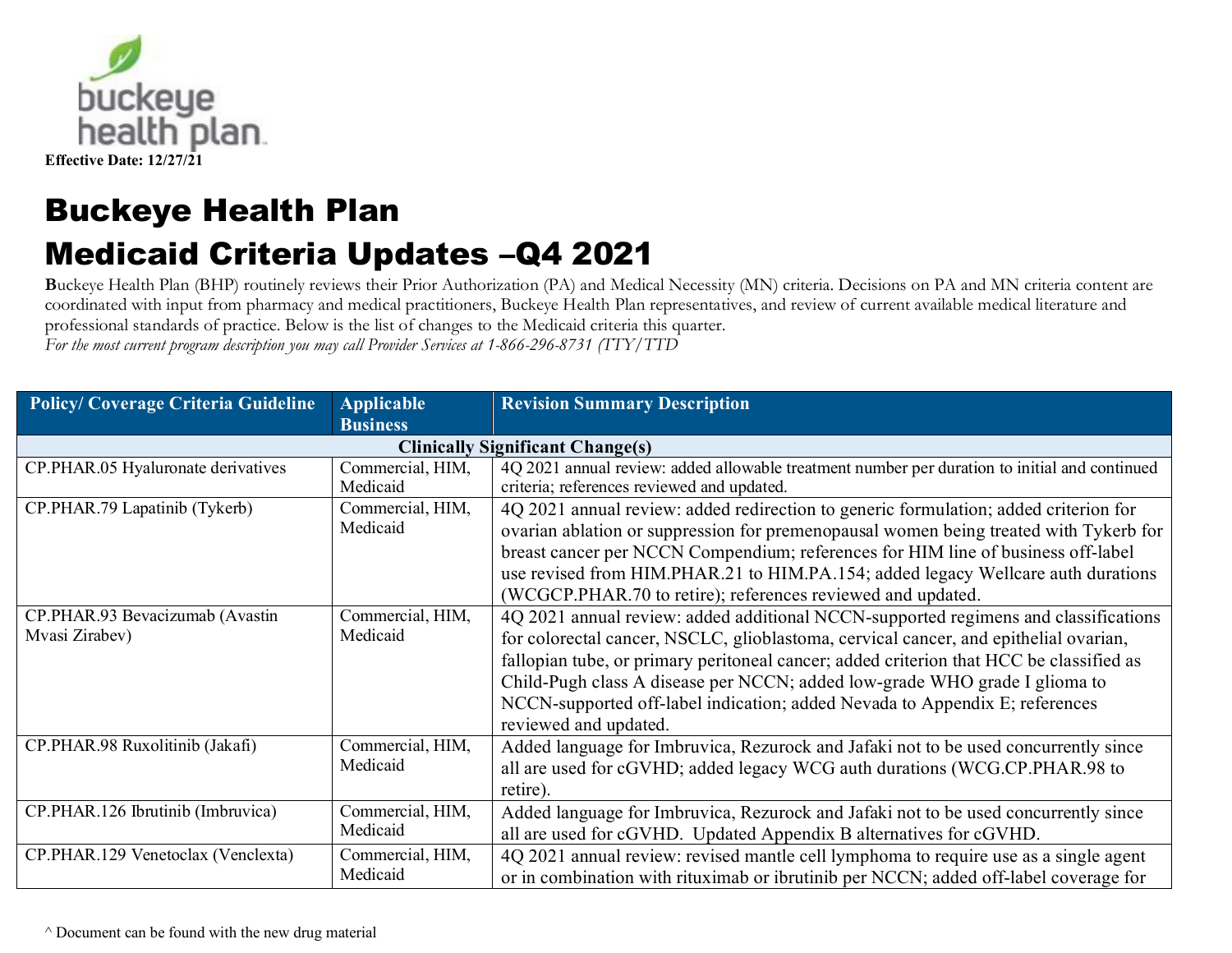

**B**uckeye Health Plan (BHP) routinely reviews their Prior Authorization (PA) and Medical Necessity (MN) criteria. Decisions on PA and MN criteria content are coordinated with input from pharmacy and medical practitioners, Buckeye Health Plan representatives, and review of current available medical literature and professional standards of practice. Below is the list of changes to the Medicaid criteria this quarter.

*For the most current program description you may call Provider Services at 1-866-296-8731 (TTY/TTD* 

|                                                   |                              | BPDCN and multiple myeloma per NCCN; references to HIM.PHAR.21 revised to<br>HIM.PA.154; references reviewed and updated.                                                                                                                                                                                                                                                                                                                                  |
|---------------------------------------------------|------------------------------|------------------------------------------------------------------------------------------------------------------------------------------------------------------------------------------------------------------------------------------------------------------------------------------------------------------------------------------------------------------------------------------------------------------------------------------------------------|
| CP.PHAR.132 Nitisinone (Orfadin, Nityr)           | Commercial, HIM,<br>Medicaid | 4Q 2021 annual review: added requirement for diagnosis confirmation by either genetic<br>or biochemical testing; revised HIM.PHAR.21 to HIM.PA.154; references reviewed and<br>updated.                                                                                                                                                                                                                                                                    |
| CP.PHAR.133 Idelalisib (Zydelig)                  | Commercial, HIM,<br>Medicaid | 4Q 2021 annual review: for CLL/SLL, added requirement for use as a single agent or in<br>combination with rituximab per NCCN; references to HIM.PHAR.21 revised to HIM.PA.154;<br>references reviewed and updated.                                                                                                                                                                                                                                         |
| CP.PHAR.137 Ivosidenib (Tibsovo)                  | Commercial, HIM,<br>Medicaid | 4Q 2021 annual review: added coverage for age $\geq 60$ with either not candidate for<br>induction therapy or used for post-induction therapy with previous lower intensity<br>therapy per NCCN; updated Appendix D: General Information; modified reference from<br>HIM.PHAR.21 to HIM.PA.154; added legacy WCG auth durations<br>(WCG.CP.PHAR.137 to be retired); added requirement for use of generic if available;<br>references reviewed and updated. |
| CP.PHAR.151 Levoleucovorin (Fusilev,<br>Khapzory) | Commercial, HIM,<br>Medicaid | 4Q 2021 annual review: contraindications updated to include leucovorin products;<br>change the language to be consistent with FDA labeling (change patients to adults): the<br>treatment of adults with metastatic colorectal cancer in combination with 5-fluorouracil<br>(5-FU); updated redirections to off-label policies to current policy names; references<br>reviewed and updated.                                                                 |
| CP.PHAR.158 Agalsidase beta<br>(Fabrazyme)        | Commercial, HIM,<br>Medicaid | Added other specialist types who might be involved in a Fabry patient's care, in line<br>with the previously P&T-approved approach to specialists in Fabry disease.                                                                                                                                                                                                                                                                                        |
| CP.PHAR.168 Corticotropin (H.P. Acthar)           | Commercial, HIM,<br>Medicaid | Added experimental uses previously stated in Appendix D to Section III.                                                                                                                                                                                                                                                                                                                                                                                    |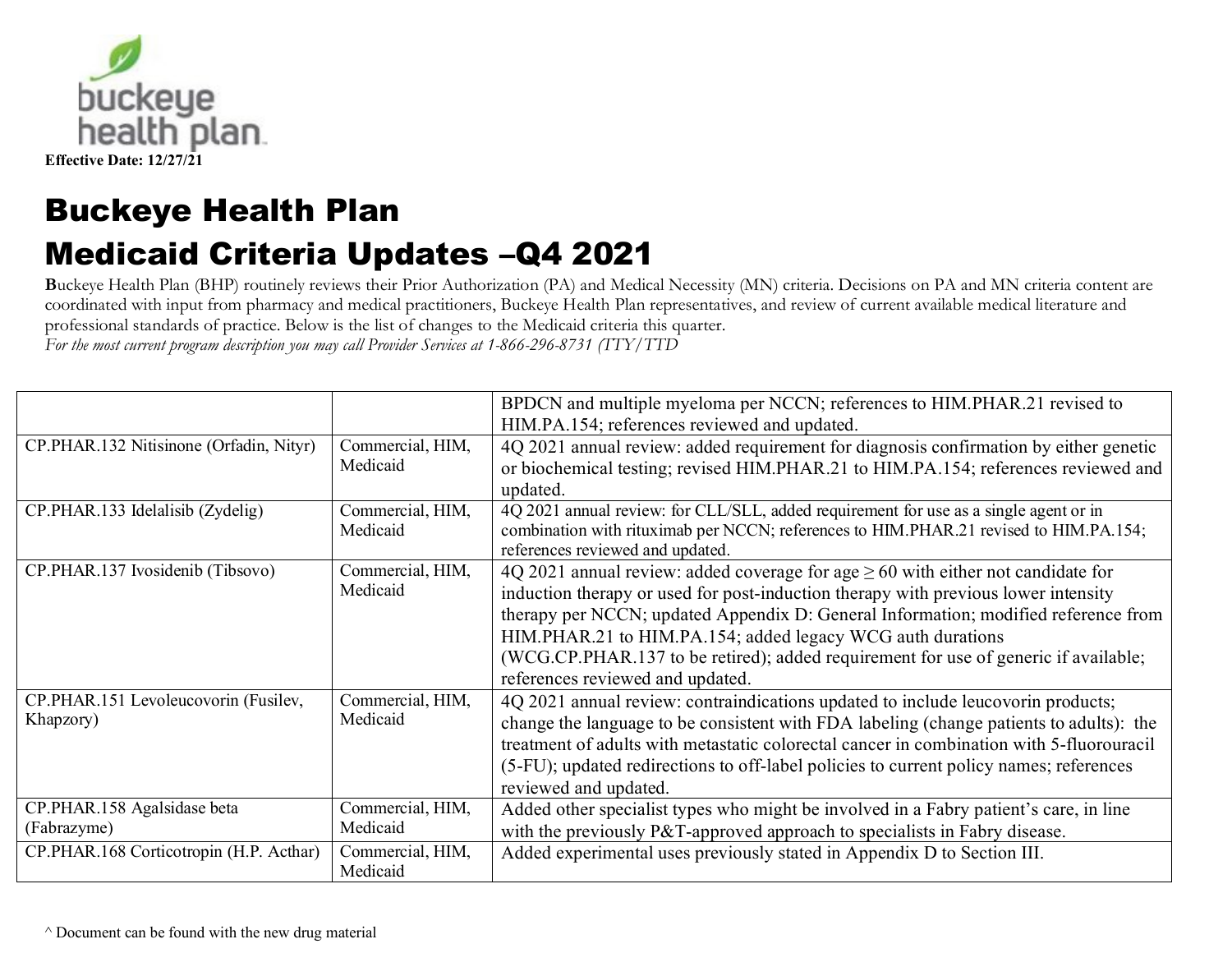

**B**uckeye Health Plan (BHP) routinely reviews their Prior Authorization (PA) and Medical Necessity (MN) criteria. Decisions on PA and MN criteria content are coordinated with input from pharmacy and medical practitioners, Buckeye Health Plan representatives, and review of current available medical literature and professional standards of practice. Below is the list of changes to the Medicaid criteria this quarter.

*For the most current program description you may call Provider Services at 1-866-296-8731 (TTY/TTD* 

| CP.PHAR.175 Triptorelin pamoate     | Commercial, HIM,  | 4Q 2021 annual review: added gender transition to gender dysphoria criteria set;      |
|-------------------------------------|-------------------|---------------------------------------------------------------------------------------|
| (Trelstar, Triptodur)               | Medicaid          | references to HIM.PHAR.21 revised to HIM.PA.154; retire WCG.CP.PHAR.175;              |
|                                     |                   | references reviewed and updated.                                                      |
| CP.PHAR.301 Erwinia Asparaginase    | HIM, Medicaid     | RT4: added Rylaze to policy with new criteria set for LBL indication; added legacy    |
| (Erwinaze, Rylaze)                  |                   | WellCare to policy maintaining current authorization limits; retire WCG.CP.PHAR.301.  |
| CP.PHAR.305 Obinutuzumab (Gazyva)   | HIM, Medicaid     | 4Q 2021 annual review: replaced HIM-Medical Benefit with HIM; for CLL/SLL, added      |
|                                     |                   | additional requirements if used as second-line or subsequent therapy per NCCN; for    |
|                                     |                   | nodal marginal zone lymphoma, added option for use as first line therapy per NCCN;    |
|                                     |                   | for B-cell lymphomas, clarified that I.B.5 does not apply to marginal zone lymphoma;  |
|                                     |                   | references reviewed and updated.                                                      |
| CP.PHAR.307 Bendamustine (Belrapzo, | Commercial, HIM*, | 4Q 2021 annual review: added Belrapzo; per NCCN category 2A recommendations:          |
| Bendeka, Treanda)                   | Medicaid          | added requirements for combination use for CLL, MALT lymphoma, and marginal zone      |
|                                     |                   | lymphoma; clarified types of PTCLs; removed gamma delta requirement from HSTCL;       |
|                                     |                   | added off-label indications of breast-implant ALCL, nodular lymphocyte-predominant    |
|                                     |                   | HL, pediatric HL, and high-grade B-cell lymphomas; for off-label indications, revised |
|                                     |                   | age requirement to allow bypass if diagnosis is pediatric HL; references to           |
|                                     |                   | HIM.PHAR.21 revised to HIM.PA.154; references reviewed and updated.                   |
| CP.PHAR.308 Elotuzumab (Empliciti)  | Commercial, HIM,  | 4Q 2021 annual review: updated Appendix B Therapeutic Alternatives; modified          |
|                                     | Medicaid          | reference from HIM.PHAR.21 to HIM.PA.154; references reviewed and updated.            |
| CP.PHAR.309 Carfilzomib (Kyprolis)  | Commercial, HIM,  | 4Q 2021 annual review: added primary therapy and revised therapy for previous treated |
|                                     | Medicaid          | for relapsed or refractory disease and updated Appendix B Therapeutic Alternatives as |
|                                     |                   | per NCCN recommendation; updated Section V Dosage and Administration and Section      |
|                                     |                   | VI Product Availability; modified reference from HIM.PHAR.21 to HIM.PA.154;           |
|                                     |                   | references reviewed and updated.                                                      |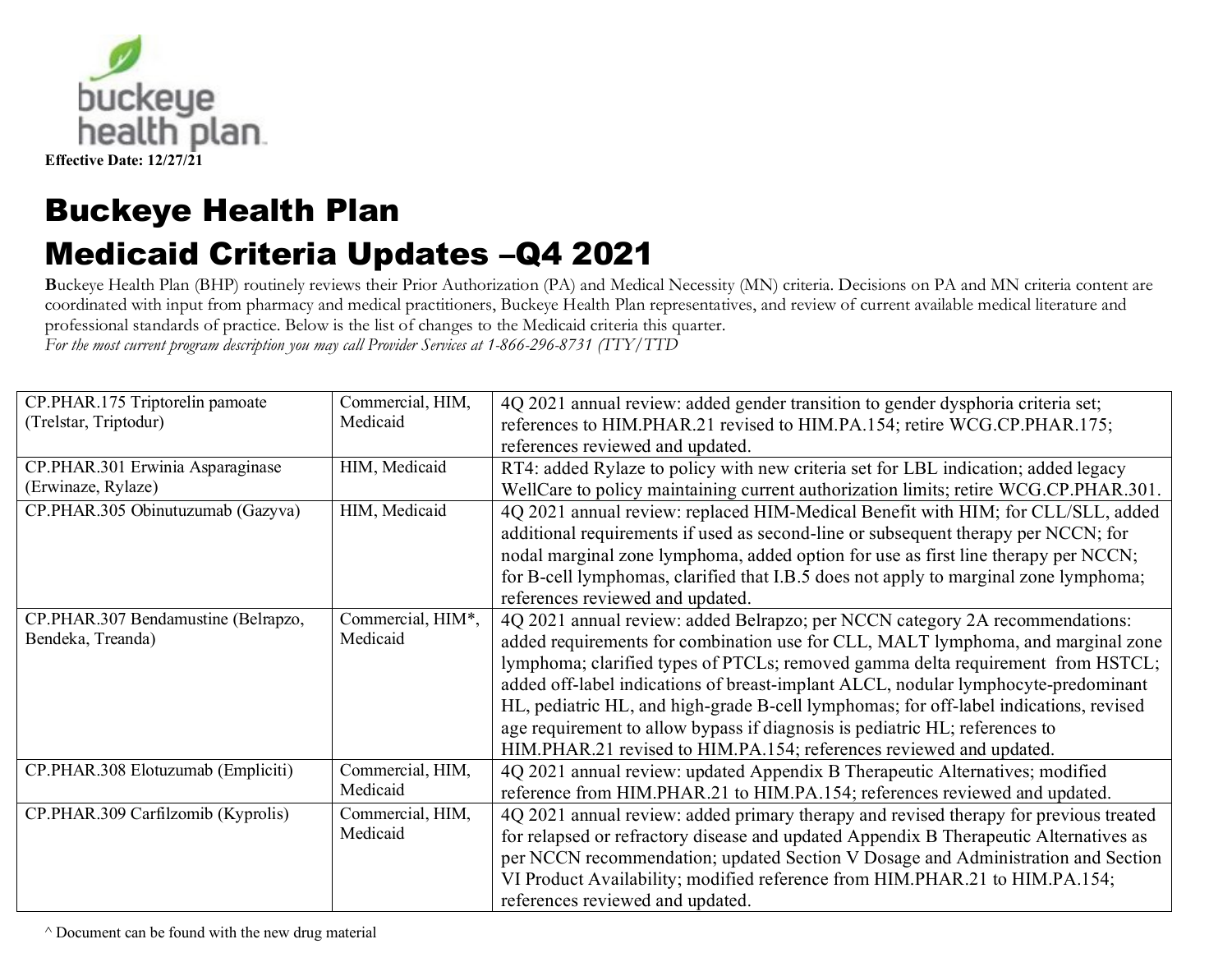

**B**uckeye Health Plan (BHP) routinely reviews their Prior Authorization (PA) and Medical Necessity (MN) criteria. Decisions on PA and MN criteria content are coordinated with input from pharmacy and medical practitioners, Buckeye Health Plan representatives, and review of current available medical literature and professional standards of practice. Below is the list of changes to the Medicaid criteria this quarter.

*For the most current program description you may call Provider Services at 1-866-296-8731 (TTY/TTD* 

| CP.PHAR.311 Belinostat (Beleodaq)  | HIM, Medicaid     | 4Q 2021 annual review: HIM.PHAR.21 changed to HIM.PA.154; references reviewed             |
|------------------------------------|-------------------|-------------------------------------------------------------------------------------------|
|                                    |                   | and updated.                                                                              |
| CP.PHAR.313 Pralatrexate (Folotyn) | Commercial, HIM,  | 4Q 2021 annual review: added option for use as initial palliation for PTCL and clarified  |
|                                    | Medicaid          | use as a single-agent therapy per NCCN; added BI-ALCL indication to criteria per          |
|                                    |                   | NCCN; updated reference for HIM off-label use to HIM.PA.154 (replaces                     |
|                                    |                   | HIM.PHAR.21); references reviewed and updated.                                            |
| CP.PHAR.314 Romidepsin (Istodax)   | Commercial, HIM,  | 4Q 2021 annual review: added a trial of 1 systemic therapy in CTCL coverage as per        |
|                                    | Medicaid          | FDA approved indication; updated Appendin B Therapeutic Alternatives for CTCL and         |
|                                    |                   | classification/subtypes in Appendix D and E; modified reference from HIM.PHAR.21          |
|                                    |                   | to HIM.PA.154; references reviewed and updated.                                           |
| CP.PHAR.315 Vincristine Liposome   | Commercial, HIM,  | 4Q 2021 annual review: revised HIM-Medical Benefit to HIM; added requirement for          |
| (Marqibo)                          | Medicaid          | use as a single agent per NCCN and pivotal trial; updated Appendix C to include           |
|                                    |                   | hypersensitivity contraindication; references reviewed and updated.                       |
| CP.PHAR.317 Cetuximab (Erbitux)    | Commercial, HIM,  | 4Q 2021 annual review: for CRC simplified requirements for prior and combination          |
|                                    | Medicaid          | therapy to align more closely with New Century Health criteria; updated place in          |
|                                    |                   | therapy for penile and squamous cell skin cancer per NCCN Compendium; for brand           |
|                                    |                   | name requests added requirement for trial of generic equivalent if available; revised     |
|                                    |                   | reference from HIM.PHAR.21 to HIM.PA.154; references reviewed and updated.                |
| CP.PHAR.318 Eribulin mesylate      | Commercial, HIM,  | 4Q 2021 annual review: added combination with Margenza and clarified combination with     |
| (Halaven)                          | Medicaid          | trastuzumab is for 3rd line therapy or beyond for breast cancer per NCCN Compendium;      |
|                                    |                   | removed off-label indication for use in undifferentiated pleomorphic sarcoma per NCCN     |
|                                    |                   | Compendium; references for HIM line of business off-label use revised from HIM.PHAR.21 to |
|                                    |                   | HIM.PA.154; references reviewed and updated.                                              |
| CP.PHAR.321 Panitumumab (Vectibix) | Commercial, HIM*, | 4Q 2021 annual review: added that combination treatment with Vectibix and Braftovi is for |
|                                    | Medicaid          | advanced or metastatic disease per NCCN Compendium; for Vectibix prescribed as a single   |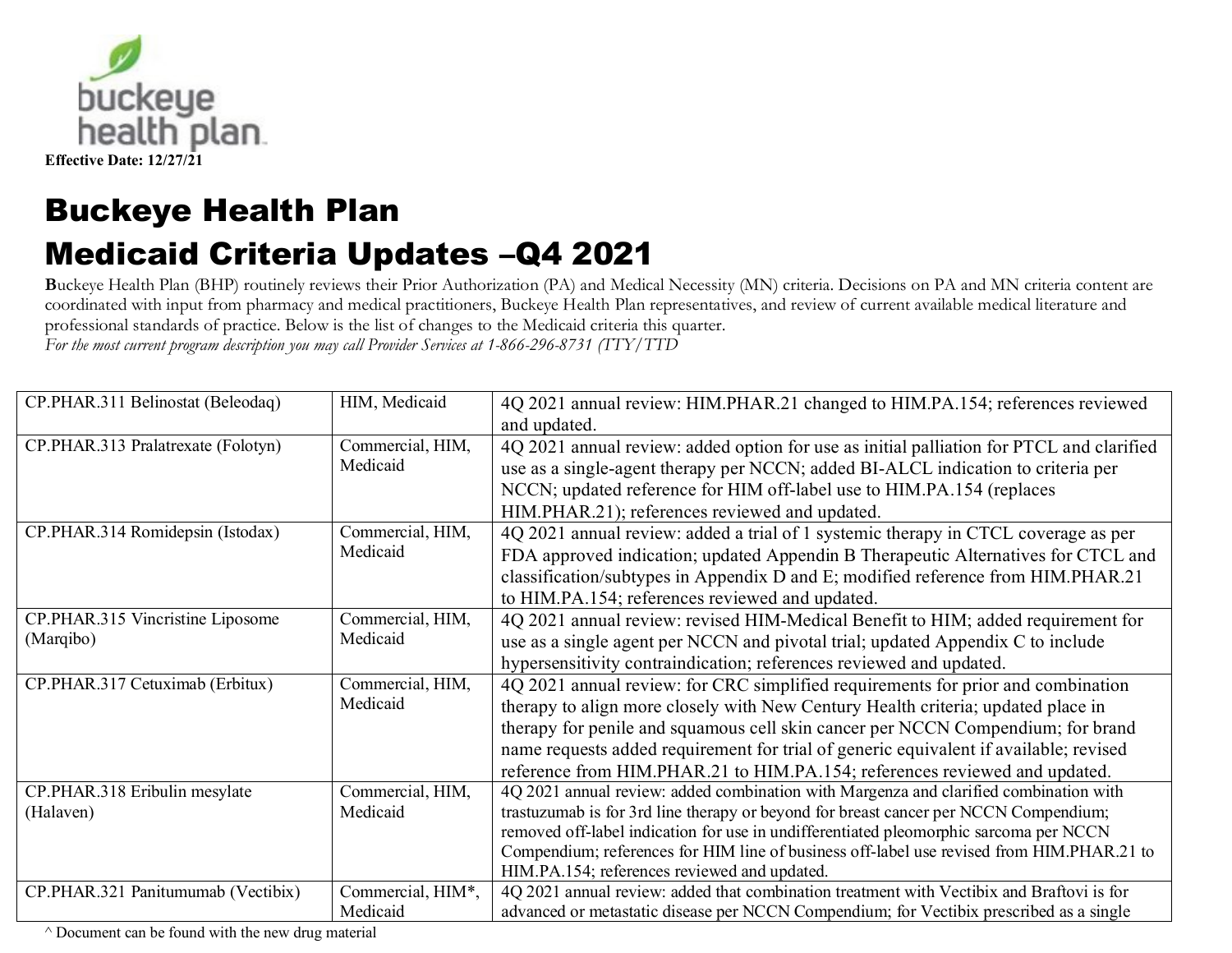

**B**uckeye Health Plan (BHP) routinely reviews their Prior Authorization (PA) and Medical Necessity (MN) criteria. Decisions on PA and MN criteria content are coordinated with input from pharmacy and medical practitioners, Buckeye Health Plan representatives, and review of current available medical literature and professional standards of practice. Below is the list of changes to the Medicaid criteria this quarter.

*For the most current program description you may call Provider Services at 1-866-296-8731 (TTY/TTD* 

|                                                                            |                              | agent or in combination with irinotecan, added the option of previous oxaliplatin-based therapy<br>without irinotecan or irinotecan-based therapy without oxaliplatin per NCCN Compendium;<br>references for HIM line of business off-label use revised from HIM.PHAR.21 to HIM.PA.154;<br>references reviewed and updated.                                                                                                                                                                                                                                                                                          |
|----------------------------------------------------------------------------|------------------------------|----------------------------------------------------------------------------------------------------------------------------------------------------------------------------------------------------------------------------------------------------------------------------------------------------------------------------------------------------------------------------------------------------------------------------------------------------------------------------------------------------------------------------------------------------------------------------------------------------------------------|
| CP.PHAR.324 Temsirolimus (Torisel)                                         | HIM, Medicaid                | 4Q 2021 annual review: Use as single agent added to Endometrial Carcinoma section;<br>HIM.PHAR.21 changed to HIM.PA.154; references reviewed and updated.                                                                                                                                                                                                                                                                                                                                                                                                                                                            |
| CP.PHAR.352 Daunorubicin-cytarabine<br>(Vyxeos)                            | HIM, Medicaid                | 4Q 2021 annual review: updated diagnosis of coverage for t-AML, AML-MRC and antecedent<br>MDS/CMML as per PI and NCCN Compendium; updated appendices; updated section V<br>Dosage and Administration; removed temporary HCPCS code C9024 and added J9153;<br>references reviewed and updated.                                                                                                                                                                                                                                                                                                                        |
| CP.PHAR.353 Pegaspargase (Oncaspar),<br>Calaspargase pegol-mknl (Asparlas) | Commercial, HIM,<br>Medicaid | 4Q 2021 annual review: for ALL, clarified that age $\leq$ 21 years for Asparlas and added<br>requirement that the requested agent is prescribed as part of a multi-agent chemotherapeutic<br>regimen per FDA label and NCCN; for T-cell lymphoma, revised to include only nasal type<br>extranodal NK/T-cell lymphoma (removed extranasal type and aggressive NK cell leukemia)<br>and added hepatosplenic T-cell lymphoma per NCCN; added 12 month initial approval duration<br>for Legacy WellCare (WCG.CP.PHAR.353 retired); references to HIM.PHAR.21 revised to<br>HIM.PA.154; references reviewed and updated. |
| CP.PHAR.355 Abemaciclib (Verzenio)                                         | Commercial, HIM,<br>Medicaid | 4Q 2021 annual review: added clarification that Verzenio prescribed as a single agent after<br>disease progression should be used after progression on a therapy that is used in the metastatic<br>setting per NCCN Compendium; references for HIM line of business off-label use revised from<br>HIM.PHAR.21 to HIM.PA.154; added legacy Wellcare initial auth durations<br>(WCG.CP.PHAR.355 to retire); references reviewed and updated.                                                                                                                                                                           |
| CP.PHAR.358 Gemtuzumab (Mylotarg)                                          | Commercial, HIM,<br>Medicaid | 4Q 2021 annual review: updated age limit for acute promyelocytic leukemia as per NCCN;<br>updated section V dosing; modified reference from HIM.PHAR.21 to HIM.PA.154; references<br>reviewed and updated.                                                                                                                                                                                                                                                                                                                                                                                                           |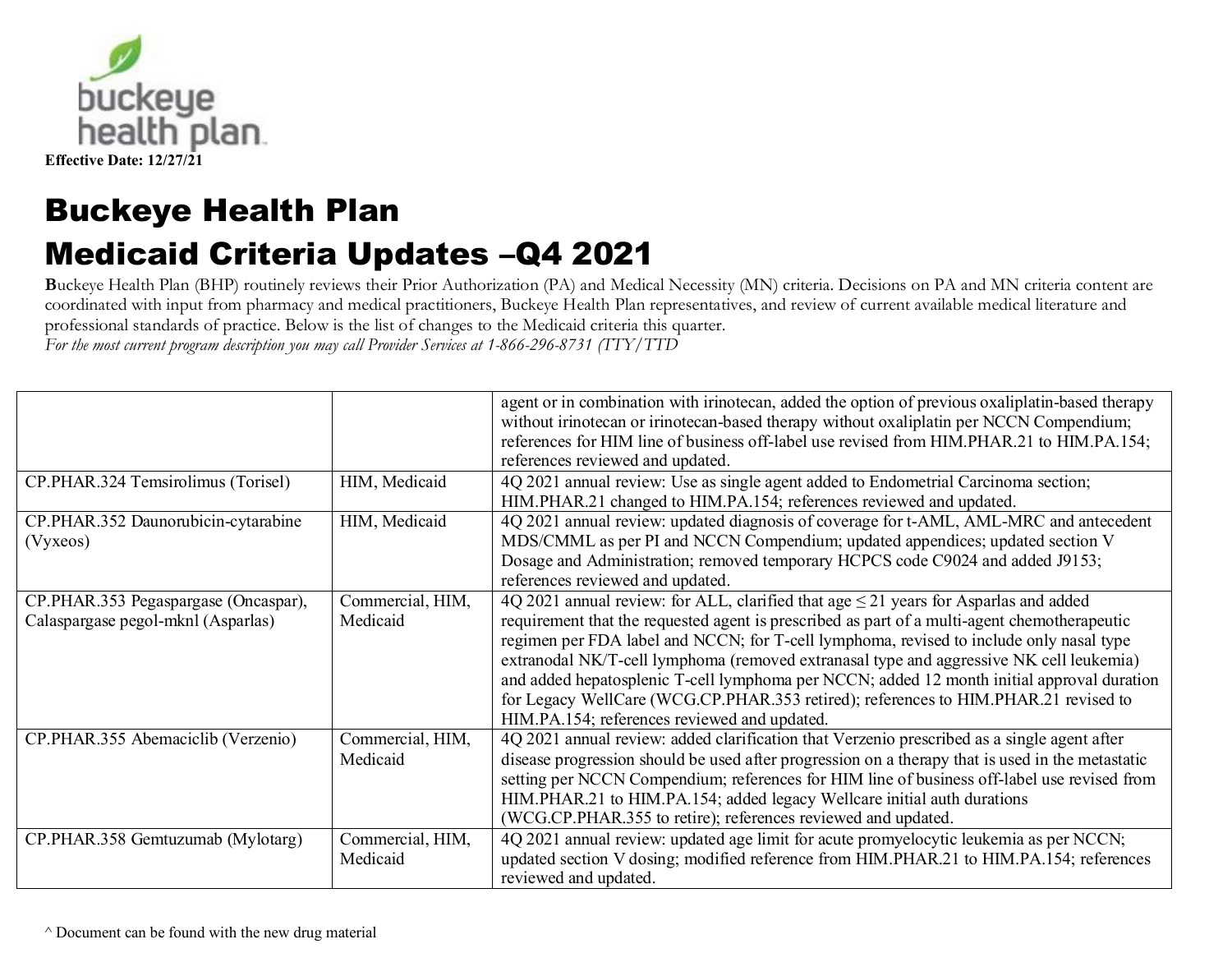

**B**uckeye Health Plan (BHP) routinely reviews their Prior Authorization (PA) and Medical Necessity (MN) criteria. Decisions on PA and MN criteria content are coordinated with input from pharmacy and medical practitioners, Buckeye Health Plan representatives, and review of current available medical literature and professional standards of practice. Below is the list of changes to the Medicaid criteria this quarter.

*For the most current program description you may call Provider Services at 1-866-296-8731 (TTY/TTD* 

| CP.PHAR.359 Inotuzumab Ozogamicin<br>(Besponsa) | Commercial, HIM,<br>Medicaid                     | 4Q 2021 annual review: added additional pathway for use as induction therapy and revised<br>requirement for use as single agent therapy to only apply to pediatric ALL per NCCN; clarified<br>dosing per FDA label; references to HIM.PHAR.21 revised to HIM.PA.154; references<br>reviewed and updated.                                                                                                                                                   |
|-------------------------------------------------|--------------------------------------------------|------------------------------------------------------------------------------------------------------------------------------------------------------------------------------------------------------------------------------------------------------------------------------------------------------------------------------------------------------------------------------------------------------------------------------------------------------------|
| CP.PHAR.363 Enasidenib (Idhifa)                 | Commercial, HIM,<br>Medicaid                     | 4Q 2021 annual review: added coverage for age $\geq 60$ with either not candidate for induction<br>therapy or used for post-induction therapy with previous lower intensity therapy per NCCN;<br>modified reference from HIM.PHAR.21 to HIM.PA.154; added legacy WCG auth durations<br>(WCG.CP.PHAR.363 to be retired); added requirement for use of generic if available;<br>references reviewed and updated.                                             |
| CP.PHAR.387 Azacitidine (Vidaza,<br>Onureg)     | Commercial, HIM,<br>Medicaid                     | 4Q 2021 annual review: added criteria that Onureg be administered as single-agent therapy and<br>option that member could decline consolidation/curative therapy for Onureg request per NCCN<br>compendium; updated NCCN definition of CR and CRi in General Information and Appendix<br>D; modified reference from HIM.PHAR.21 to HIM.PA.154; for Onureg requests, added<br>requirement for use of generic if available; references reviewed and updated. |
| CP.PHAR.395 Patisiran (Onpattro)                | Commercial,<br>Medicaid, HIM-<br>Medical Benefit | 4Q 2021 annual review: added requirement that Onpattro is not prescribed concurrently with<br>Tegsedi; added biopsy requirement to align with previously Corporate P&T-approved approach<br>for this class of medications; references reviewed and updated.                                                                                                                                                                                                |
| CP.PHAR.400 Duvelisib (Copiktra)                | Commercial, HIM,<br>Medicaid                     | 4Q 2021 annual review: for CLL/SLL, added requirement for use as a single agent; modified<br>HIM/Medicaid continued approval duration from 6 months to 12 months per standard approach;<br>references to HIM.PHAR.21 revised to HIM.PA.154; references reviewed and updated.                                                                                                                                                                               |
| CP.PHAR.405 Inotersen (Tegsedi)                 | Commercial, HIM,<br>Medicaid                     | Added requirement that Tegesedi is not prescribed concurrently with Onpattro.                                                                                                                                                                                                                                                                                                                                                                              |
| CP.PHAR.434 Bremelanotide (Vyleesi)             | Commercial,<br>Medicaid                          | 4Q 2021 annual review: added criterion for symptom persistence of 6 months per DSM-5<br>diagnostic criteria; removed HIM line of business from continued therapy approval duration;<br>references reviewed and updated.                                                                                                                                                                                                                                    |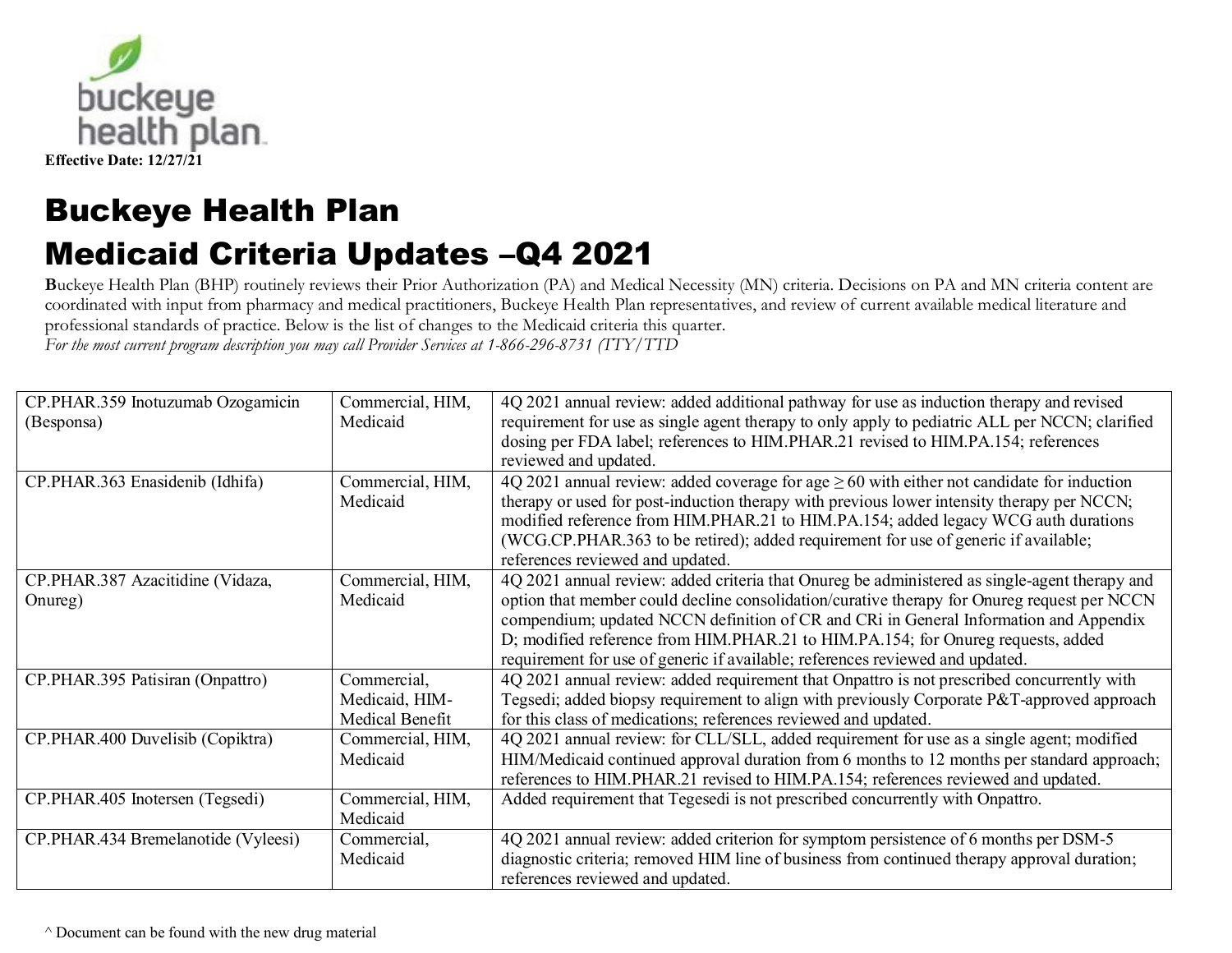

**B**uckeye Health Plan (BHP) routinely reviews their Prior Authorization (PA) and Medical Necessity (MN) criteria. Decisions on PA and MN criteria content are coordinated with input from pharmacy and medical practitioners, Buckeye Health Plan representatives, and review of current available medical literature and professional standards of practice. Below is the list of changes to the Medicaid criteria this quarter.

*For the most current program description you may call Provider Services at 1-866-296-8731 (TTY/TTD* 

| CP.PHAR.437 Thioguanine (Tabloid)     | HIM, Medicaid    | 4Q 2021 annual review: moved requirement for use as remission induction/consolidation from<br>ALL to AML per FDA label and NCCN; for ALL, specified that disease should be<br>relapsed/refractory and added requirement for use in combination with imatinib or Sprycel if<br>Ph+ per NCCN; added 12 month approval durations for Legacy WellCare – off-label dosing for<br>ALL not retained per rationale above (WCG.CP.PHAR.437 retired); references to<br>HIM.PHAR.21 revised to HIM.PA.154; references reviewed and updated. |
|---------------------------------------|------------------|----------------------------------------------------------------------------------------------------------------------------------------------------------------------------------------------------------------------------------------------------------------------------------------------------------------------------------------------------------------------------------------------------------------------------------------------------------------------------------------------------------------------------------|
| CP.PHAR.439 Valrubicin (Valstar)      | Medicaid, HIM    | 4Q 2021 annual review: clarified in initial approval that request not exceed a total of 6 doses in<br>accordance with authorization duration; references for HIM line of business off-label use<br>revised from HIM.PHAR.21 to HIM.PA.154; references reviewed and updated.                                                                                                                                                                                                                                                      |
| CP.PHAR.446 Flibanserin (Addyi)       | Commercial, HIM, | 4Q 2021 annual review: Added criterion for symptom persistence of 6 months per DSM-5                                                                                                                                                                                                                                                                                                                                                                                                                                             |
|                                       | Medicaid         | diagnostic criteria.                                                                                                                                                                                                                                                                                                                                                                                                                                                                                                             |
| CP.PHAR.507 Lomustine (Gleostine)     | Commercial, HIM, | 4Q 2021 annual review: for brain tumors, removed temozolomide re-direction per SDC; for                                                                                                                                                                                                                                                                                                                                                                                                                                          |
|                                       | Medicaid         | Hodgkin's lymphoma, added requirement for combination use per FDA label; references to                                                                                                                                                                                                                                                                                                                                                                                                                                           |
|                                       |                  | HIM.PHAR.21 revised to HIM.PA.154; references reviewed and updated.                                                                                                                                                                                                                                                                                                                                                                                                                                                              |
| CP.PHAR.513 Plasminogen (Ryplazim)    | Commercial, HIM, | 4Q 2021 annual review: RT4: drug is now FDA-approved; criteria updated per FDA labeling;                                                                                                                                                                                                                                                                                                                                                                                                                                         |
|                                       | Medicaid         | modified continuation of therapy to require increased trough plasminogen activity; modified                                                                                                                                                                                                                                                                                                                                                                                                                                      |
|                                       |                  | examples of positive response to remove qualification of one year on treatment; references to                                                                                                                                                                                                                                                                                                                                                                                                                                    |
|                                       |                  | HIM.PHAR.21 revised to HIM.PA.154; references reviewed and updated.                                                                                                                                                                                                                                                                                                                                                                                                                                                              |
| CP.PHAR.520 Casirivimab and           | Commercial, HIM, | 4Q 2021 annual review: updated policy to reflect recent developments on the EUA including:                                                                                                                                                                                                                                                                                                                                                                                                                                       |
| imdevimab (REGEN-COV)                 | Medicaid         | authorization for post-exposure prophylaxis, inclusion of "death" in the definition of "severe"                                                                                                                                                                                                                                                                                                                                                                                                                                  |
|                                       |                  | COVID-19, inclusion of a SC dosing option, new co-formulated vial formulation; revised                                                                                                                                                                                                                                                                                                                                                                                                                                           |
|                                       |                  | HIM.PHAR.21 to HIM.PA.154; references reviewed and updated.                                                                                                                                                                                                                                                                                                                                                                                                                                                                      |
| CP.PHAR.521 Avalglucosidase alfa-ngpt | Commercial, HIM, | Drug is now FDA approved – criteria updated per FDA labeling: updated covered diagnosis to                                                                                                                                                                                                                                                                                                                                                                                                                                       |
| (Nexviazyme)                          | Medicaid         | include only late-onset disease; added requirement for biochemical or genetic testing to confirm                                                                                                                                                                                                                                                                                                                                                                                                                                 |
|                                       |                  | Pompe diagnosis, removed the requirement for an endocrinologist prescriber (aligns with                                                                                                                                                                                                                                                                                                                                                                                                                                          |
|                                       |                  | Lumizyme policy), updated minimum age to 1 year old; references reviewed and updated.                                                                                                                                                                                                                                                                                                                                                                                                                                            |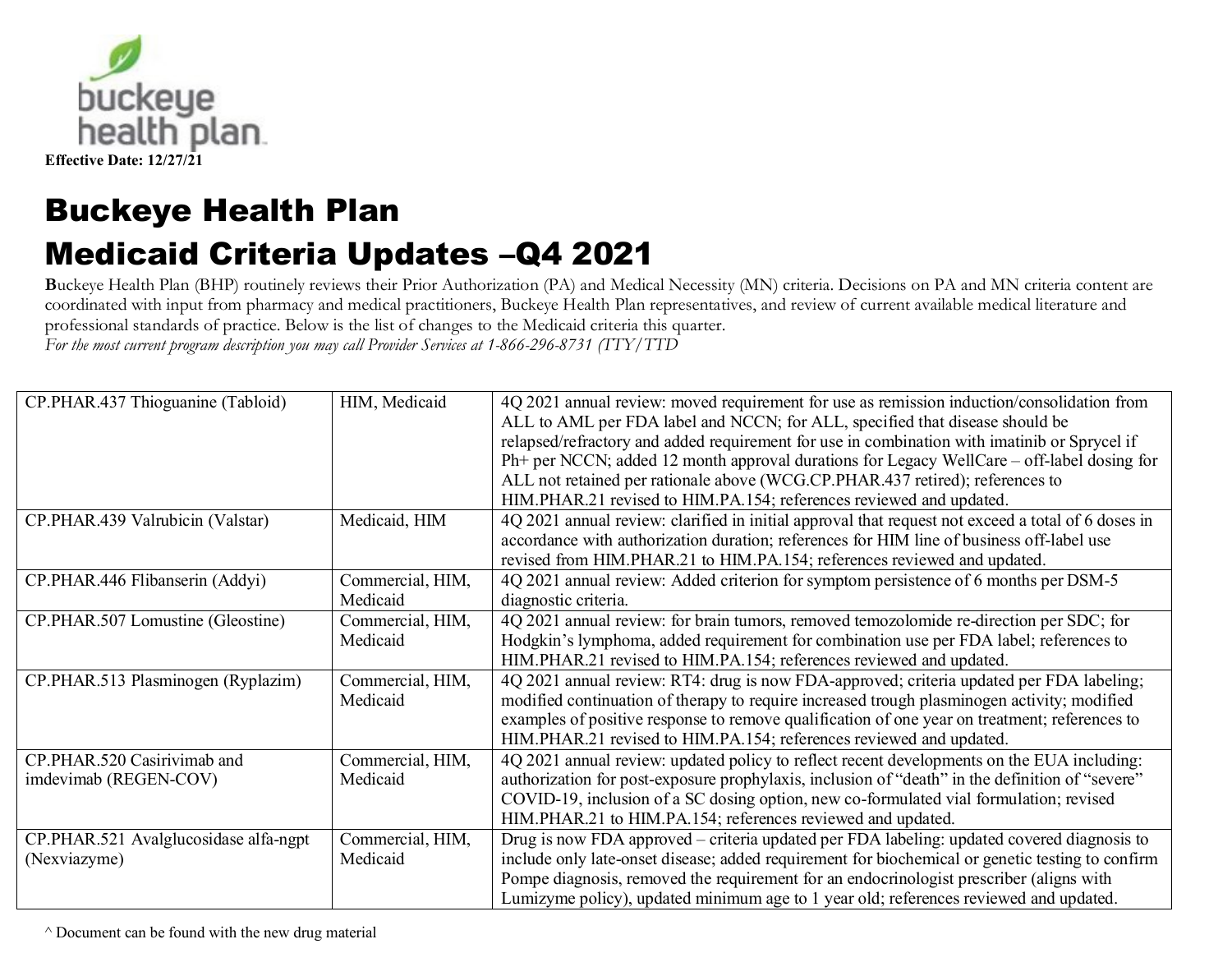

**B**uckeye Health Plan (BHP) routinely reviews their Prior Authorization (PA) and Medical Necessity (MN) criteria. Decisions on PA and MN criteria content are coordinated with input from pharmacy and medical practitioners, Buckeye Health Plan representatives, and review of current available medical literature and professional standards of practice. Below is the list of changes to the Medicaid criteria this quarter.

*For the most current program description you may call Provider Services at 1-866-296-8731 (TTY/TTD* 

| CP.PHAR.528 Odevixibat (Bylvay)      | Commercial, HIM, | RT1: added requirement for documentation of current body weight; added appendices D-F;        |
|--------------------------------------|------------------|-----------------------------------------------------------------------------------------------|
|                                      | Medicaid         | references reviewed and updated.                                                              |
| CP.PMN.180 Halobetasol Propionate    | Commercial, HIM, | 4Q 2021 annual review: added age limits, revised quantity limit of Bryhali from 100 g per     |
| Lotion (Bryhali, Lexette, Ultravate) | Medicaid         | month to per 2 weeks per PI; added HIM line of business; references reviewed and updated.     |
| CP.PMN.248 Ciprofloxacin-            | HIM, Medicaid    | 4Q 2021 annual review: added that member must use generic formulation; updated reference for  |
| Dexamethasone (Ciprodex)             |                  | HIM off-label use to HIM.PA.154 (replaces HIM.PHAR.21); references reviewed and updated.      |
| CP.PMN.255 No Coverage Criteria      | Medicaid, HIM-   | 4Q 2021 annual review: added requirement for diagnoses; added requirement that request is for |
|                                      | Medical Benefit  | a formulary drug; added notation that generic alternatives are preferred; modified dosing     |
|                                      |                  | requirements to allow off-label dosing; references reviewed and updated.                      |
|                                      |                  | <b>New</b>                                                                                    |
| CP.PHAR.550 Vutrisiran (ALN-         | Commercial, HIM, | Policy created pre-emptively                                                                  |
| TTRsc02)                             | Medicaid         |                                                                                               |
| CP.PHAR.551 Anifrolumab-fnia         | Commercial, HIM, | Policy created.                                                                               |
| (Saphnelo)                           | Medicaid         |                                                                                               |
| CP.PHAR.552 Belumosudil              | Commercial, HIM, | Policy created                                                                                |
| (Rezurock)                           | Medicaid         |                                                                                               |
| CP.PHAR.553 Belzutifan (Welireg)     | Commercial, HIM, | Policy created.                                                                               |
|                                      | Medicaid         |                                                                                               |
| CP.PHAR.554 Chlorambucil             | HIM, Medicaid    | Policy created: adapted from previously approved policies HIM.PA.SP59 and                     |
| (Leukeran)                           |                  | WCG.HIM.PA.SP59 (both to be retired); removed coverage for primary cutaneous                  |
|                                      |                  | CD30+T-cell lymphoproliferative disorder as it is no longer NCCN supported.                   |
| CP.PHAR.555 Efgartigimod (ARGX-      | Commercial, HIM, | Policy created pre-emptively                                                                  |
| 113)                                 | Medicaid         |                                                                                               |
| CP.PHAR.556 Elivaldogene             | Commercial, HIM, | Policy created pre-emptively                                                                  |
| Autotemcel                           | Medicaid         |                                                                                               |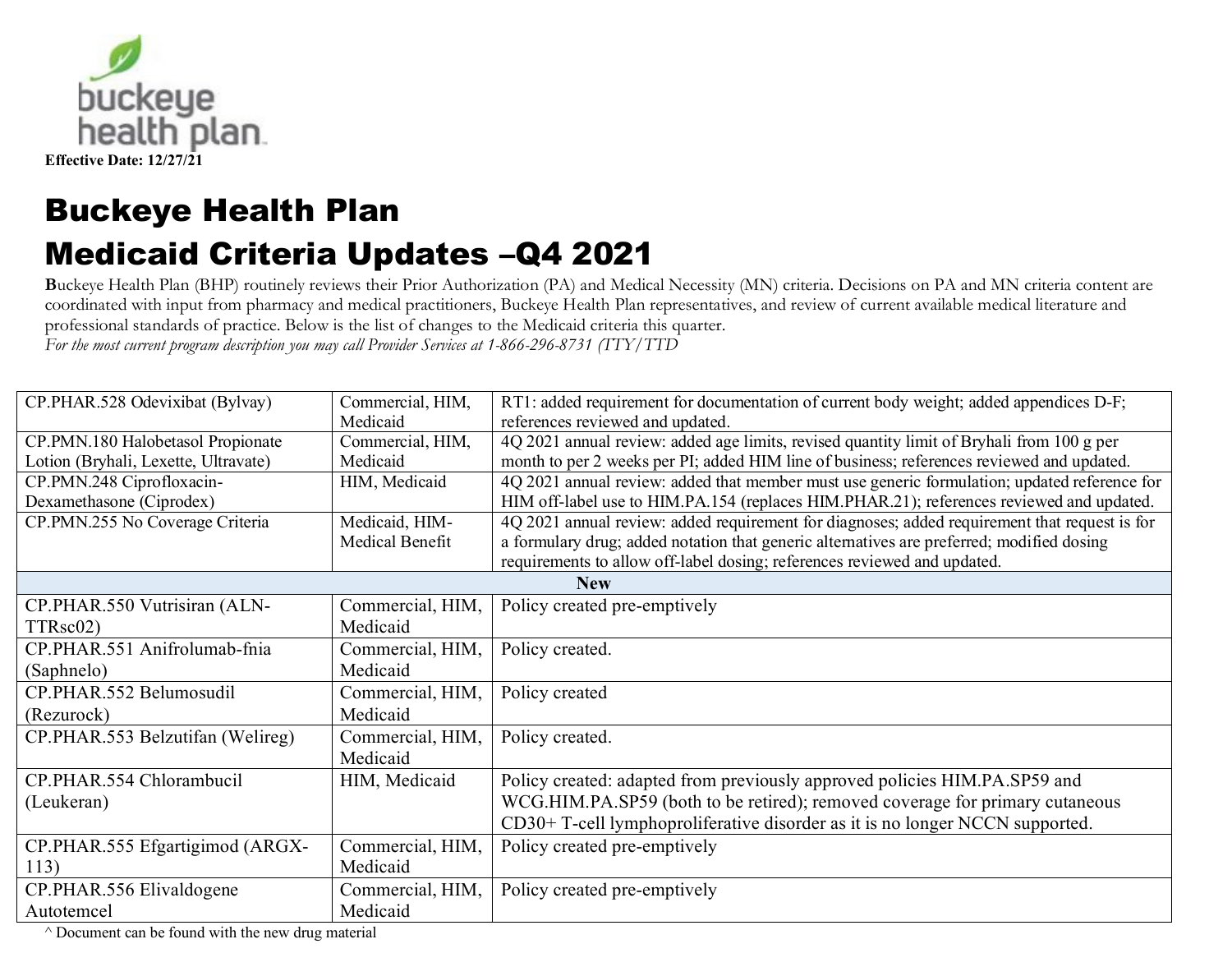

**B**uckeye Health Plan (BHP) routinely reviews their Prior Authorization (PA) and Medical Necessity (MN) criteria. Decisions on PA and MN criteria content are coordinated with input from pharmacy and medical practitioners, Buckeye Health Plan representatives, and review of current available medical literature and professional standards of practice. Below is the list of changes to the Medicaid criteria this quarter.

*For the most current program description you may call Provider Services at 1-866-296-8731 (TTY/TTD* 

| CP.PHAR.557 Udenafil                                            | Commercial, HIM,                | Policy created pre-emptively                                                                                                                                                                                                                                                                  |
|-----------------------------------------------------------------|---------------------------------|-----------------------------------------------------------------------------------------------------------------------------------------------------------------------------------------------------------------------------------------------------------------------------------------------|
|                                                                 | Medicaid                        |                                                                                                                                                                                                                                                                                               |
| CP.PMN.266 Finerenone (Kerendia)                                | Commercial, HIM,                | Policy created                                                                                                                                                                                                                                                                                |
|                                                                 | Medicaid                        |                                                                                                                                                                                                                                                                                               |
| CP.PMN.267 Levodopa Inhalation                                  | Commercial, HIM,                | Policy created                                                                                                                                                                                                                                                                                |
| Powder (Inbrija)                                                | Medicaid                        |                                                                                                                                                                                                                                                                                               |
|                                                                 |                                 | <b>No Significant Change(s)</b>                                                                                                                                                                                                                                                               |
| CP.PHAR.125 Palbociclib (Ibrance)                               | Commercial, HIM,<br>Medicaid    | 4Q 2021 annual review: no significant changes; added generic redirection language; references<br>for HIM line of business off-label use revised from HIM.PHAR.21 to HIM.PA.154; references<br>reviewed and updated.                                                                           |
| CP.PHAR.130 Avatrombopag (Doptelet)                             | Commercial, HIM,<br>Medicaid    | 4Q 2021 annual review: no significant changes; modified reference from HIM.PHAR.21 to<br>HIM.PA.154; references reviewed and updated.                                                                                                                                                         |
| CP.PHAR.131 Infertility and Fertility<br>Preservation           | Commercial*,<br>HIM*, Medicaid* | 4Q 2021 annual review: no significant changes; revised HIM.PHAR.21 to HIM.PA.154;<br>references reviewed and updated.                                                                                                                                                                         |
| CP.PHAR.134 Methotrexate (Otrexup,<br>Rasuvo, Xatmep, Reditrex) | Commercial, HIM,<br>Medicaid    | 4Q 2021 annual review: no significant changes; references for HIM line of business off-label<br>use revised from HIM.PHAR.21 to HIM.PA.154; references reviewed and updated.                                                                                                                  |
| CP.PHAR.138 Lenvatinib (Lenvima)                                | Commercial, HIM,<br>Medicaid    | 4Q 2021 annual review: no significant changes; added pralsetinib for ATC, Keytruda for RCC<br>to therapeutic alternatives per NCCN; for brand name requests added requirement for generic<br>alternative if available; HIM.PHAR.21 changed to HIM.PA.154; references reviewed and<br>updated. |
| CP.PHAR.139 Mogamulizumab-kpkc                                  | Commercial, HIM,                | 4Q 2021 annual review: no significant changes; modified reference from HIM.PHAR.21 to                                                                                                                                                                                                         |
| (Poteligeo)                                                     | Medicaid                        | HIM.PA.154; references reviewed and updated.                                                                                                                                                                                                                                                  |
| CP.PHAR.140 Pegvaliase-pqpz (Palynziq)                          | Commercial, HIM,                | 4Q 2021 annual review: no significant changes; revised HIM.PHAR.21 to HIM.PA.154;                                                                                                                                                                                                             |
|                                                                 | Medicaid                        | references reviewed and updated.                                                                                                                                                                                                                                                              |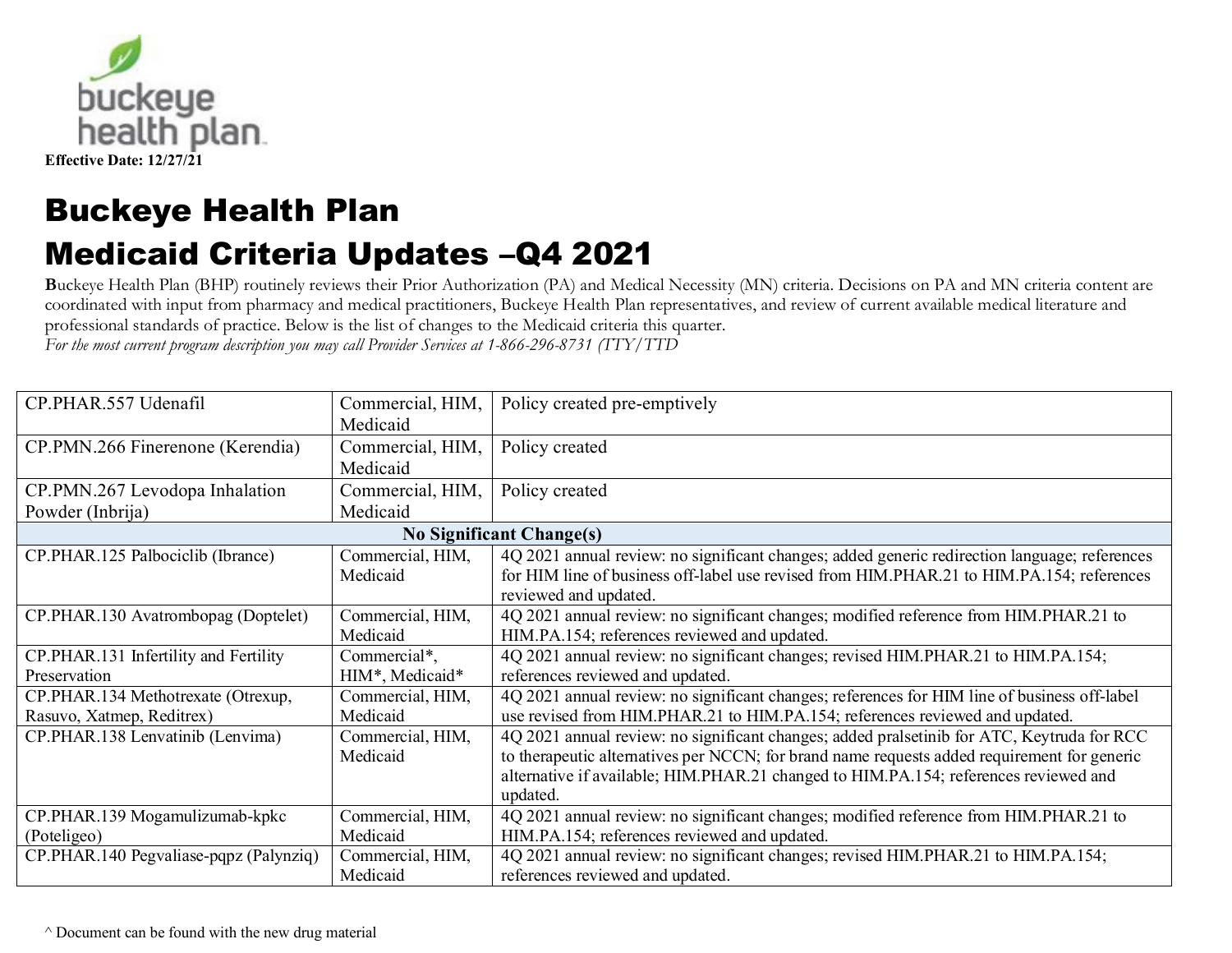

**B**uckeye Health Plan (BHP) routinely reviews their Prior Authorization (PA) and Medical Necessity (MN) criteria. Decisions on PA and MN criteria content are coordinated with input from pharmacy and medical practitioners, Buckeye Health Plan representatives, and review of current available medical literature and professional standards of practice. Below is the list of changes to the Medicaid criteria this quarter.

*For the most current program description you may call Provider Services at 1-866-296-8731 (TTY/TTD* 

| CP.PHAR.142 Adefovir (Hepsera)           | HIM, Medicaid     | 4Q 2021 annual review: no significant changes; references for HIM line of business off-label   |
|------------------------------------------|-------------------|------------------------------------------------------------------------------------------------|
|                                          |                   | use revised from HIM.PHAR.21 to HIM.PA.154; references reviewed and updated.                   |
| CP.PHAR.143 Betaine (Cystadane)          | Commercial, HIM,  | 4Q 2021 annual review: no significant changes; modified reference from HIM.PHAR.21 to          |
|                                          | Medicaid          | HIM.PA.154; references reviewed and updated.                                                   |
| CP.PHAR.149 Baclofen (Gablofen,          | Commercial, HIM,  | 4Q 2021 annual review: no significant changes; Gablofen/Lioresal requirement for oral baclofen |
| Lioresal, Ozobax)                        | Medicaid          | was revised to "Documentation supports inability to use" language; Ozobax requirement for      |
|                                          |                   | compounded oral solution was revised to "Member must use" language; HIM.PHAR.21                |
|                                          |                   | changed to HIM.PA.154; references reviewed and updated.                                        |
| CP.PHAR.170 Degarelix (Firmagon)         | Commercial, HIM,  | 4Q 2021 annual review: no significant changes; references to HIM.PHAR.21 revised to            |
|                                          | Medicaid          | HIM.PA.154; references reviewed and updated.                                                   |
| CP.PHAR.172 Histrelin (Vantas, Supprelin | Medicaid, HIM-    | 4Q 2021 annual review: no significant changes; references reviewed and updated.                |
| LA)                                      | Medical Benefit   |                                                                                                |
| CP.PHAR.201 Belatacept (Nulojix)         | Commercial, HIM,  | 4Q 2021 annual review: no significant changes; added Commercial line of business; references   |
|                                          | Medicaid          | to HIM.PHAR.21 revised to HIM.PA.154; references reviewed and updated.                         |
| CP.PHAR.304 Irinotecan Liposome          | Medicaid, HIM     | 4Q 2021 annual review: no significant changes; references reviewed and updated.                |
| (Onivyde)                                |                   |                                                                                                |
| CP.PHAR.320 Necitumumab (Portrazza)      | HIM, Medicaid     | 4Q 2021 annual review: no significant changes; revised HIM.PHAR.21 to HIM.PA.154;              |
|                                          |                   | references reviewed and updated.                                                               |
| CP.PHAR.325 Ziv-aflibercept (Zaltrap)    | Commercial, HIM,  | 4Q 2021 annual review: no significant changes; references for HIM line of business off-label   |
|                                          | Medicaid          | use revised from HIM.PHAR.21 to HIM.PA.154; references reviewed and updated.                   |
| CP.PHAR.326 Olaratumab (Lartruvo)        | Commercial, HIM,  | 4Q 2021 annual review: no significant changes; references reviewed and updated.                |
|                                          | Medicaid          |                                                                                                |
| CP.PHAR.328 Asfotase Alfa (Strensiq)     | Commercial, HIM,  | 4Q 2021 annual review: no significant changes; revised HIM.PHAR.21 to HIM.PA.154;              |
|                                          | Medicaid          | references reviewed and updated.                                                               |
| CP.PHAR.332 Pasireotide (Signifor,       | Commercial, HIM*, | 4Q 2021 annual review: no significant changes; updated J code; modified reference from         |
| Signifor LAR)                            | Medicaid          | HIM.PHAR.21 to HIM.PA.154; references reviewed and updated                                     |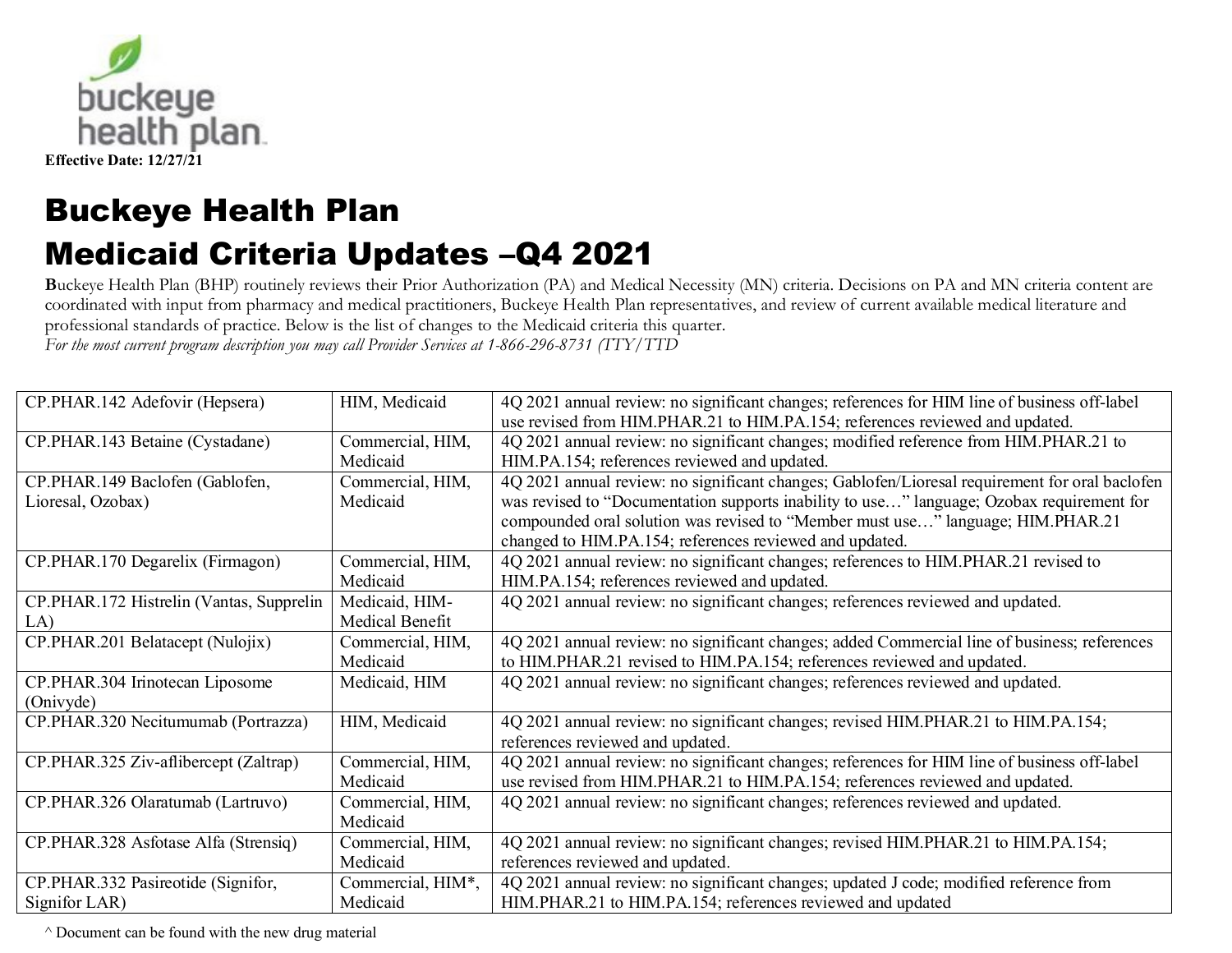

**B**uckeye Health Plan (BHP) routinely reviews their Prior Authorization (PA) and Medical Necessity (MN) criteria. Decisions on PA and MN criteria content are coordinated with input from pharmacy and medical practitioners, Buckeye Health Plan representatives, and review of current available medical literature and professional standards of practice. Below is the list of changes to the Medicaid criteria this quarter.

*For the most current program description you may call Provider Services at 1-866-296-8731 (TTY/TTD* 

| CP.PHAR.334 Ribociclib (Kisqali, Kisqali | Commercial, HIM, | 4Q 2021 annual review: no significant changes; references for HIM line of business off-label    |
|------------------------------------------|------------------|-------------------------------------------------------------------------------------------------|
| Femara)                                  | Medicaid         | use revised from HIM.PHAR.21 to HIM.PA.154; references reviewed and updated.                    |
| CP.PHAR.357 Copanlisib (Aliqopa)         | Commercial, HIM, | 4Q 2021 annual review: no significant changes; revised HIM-Medical Benefit to HIM;              |
|                                          | Medicaid         | references reviewed and updated.                                                                |
| CP.PHAR.365 Neratinib (Nerlynx)          | Commercial, HIM, | 4Q 2021 annual review: no significant changes; added redirection to generic formulation;        |
|                                          | Medicaid         | references for HIM line of business off-label use revised from HIM.PHAR.21 to HIM.PA.154;       |
|                                          |                  | added legacy Wellcare initial auth duration (WCG.CP.PHAR.365 to retire); references reviewed    |
|                                          |                  | and updated.                                                                                    |
| CP.PHAR.389 Pegvisomant (Somavert)       | Commercial, HIM, | 4Q 2021 annual review: no significant changes; modified reference from HIM.PHAR.21 to           |
|                                          | Medicaid         | HIM.PA.154; references reviewed and updated.                                                    |
| CP.PHAR.390 Cholic Acid (Cholbam)        | Commercial, HIM, | 4Q 2021 annual review: no significant changes; references to HIM.PHAR.21 revised to             |
|                                          | Medicaid         | HIM.PA.154; references reviewed and updated.                                                    |
| CP.PHAR.391 Lanreotide (Somatuline       | Commercial, HIM, | 4Q 2021 annual review: no significant changes; modified reference from HIM.PHAR.21 to           |
| Depot)                                   | Medicaid         | HIM.PA.154; references reviewed and updated.                                                    |
| CP.PHAR.393 Leucovorin Injection         | Commercial, HIM, | 4Q 2021 annual review: no significant changes; revised HIM.PHAR.21 to HIM.PA.154;               |
|                                          | Medicaid         | references reviewed and updated.                                                                |
| CP.PHAR.394 Migalastat (Galafold)        | Commercial, HIM, | 4Q 2021 annual review: no significant changes; added other specialist types who might be        |
|                                          | Medicaid         | involved in a Fabry patient's care, in line with the previously P&T-approved approach to        |
|                                          |                  | specialists in Fabry disease; revised HIM.PHAR.21 to HIM.PA.154; references reviewed and        |
|                                          |                  | updated.                                                                                        |
| CP.PHAR.397 Cemiplimab-rwlc (Libtayo)    | Commercial, HIM, | 4Q 2021 annual review: no significant changes; references reviewed and updated.                 |
|                                          | Medicaid         |                                                                                                 |
| CP.PHAR.398 Moxetumomab pasudotox-       | Commercial, HIM, | 4Q 2021 annual review: no significant changes; modified reference from HIM.PHAR.21 to           |
| tdfk (Lumoxiti)                          | Medicaid         | HIM.PA.154; reference reviewed and updated.                                                     |
| CP.PHAR.399 Dacomitinib (Vizimpro)       | Commercial, HIM, | 4Q 2021 annual review: no significant changes; added redirection to generic dacomitinib once it |
|                                          | Medicaid         | becomes available; revised HIM.PHAR.21 to HIM.PA.154; references reviewed and updated.          |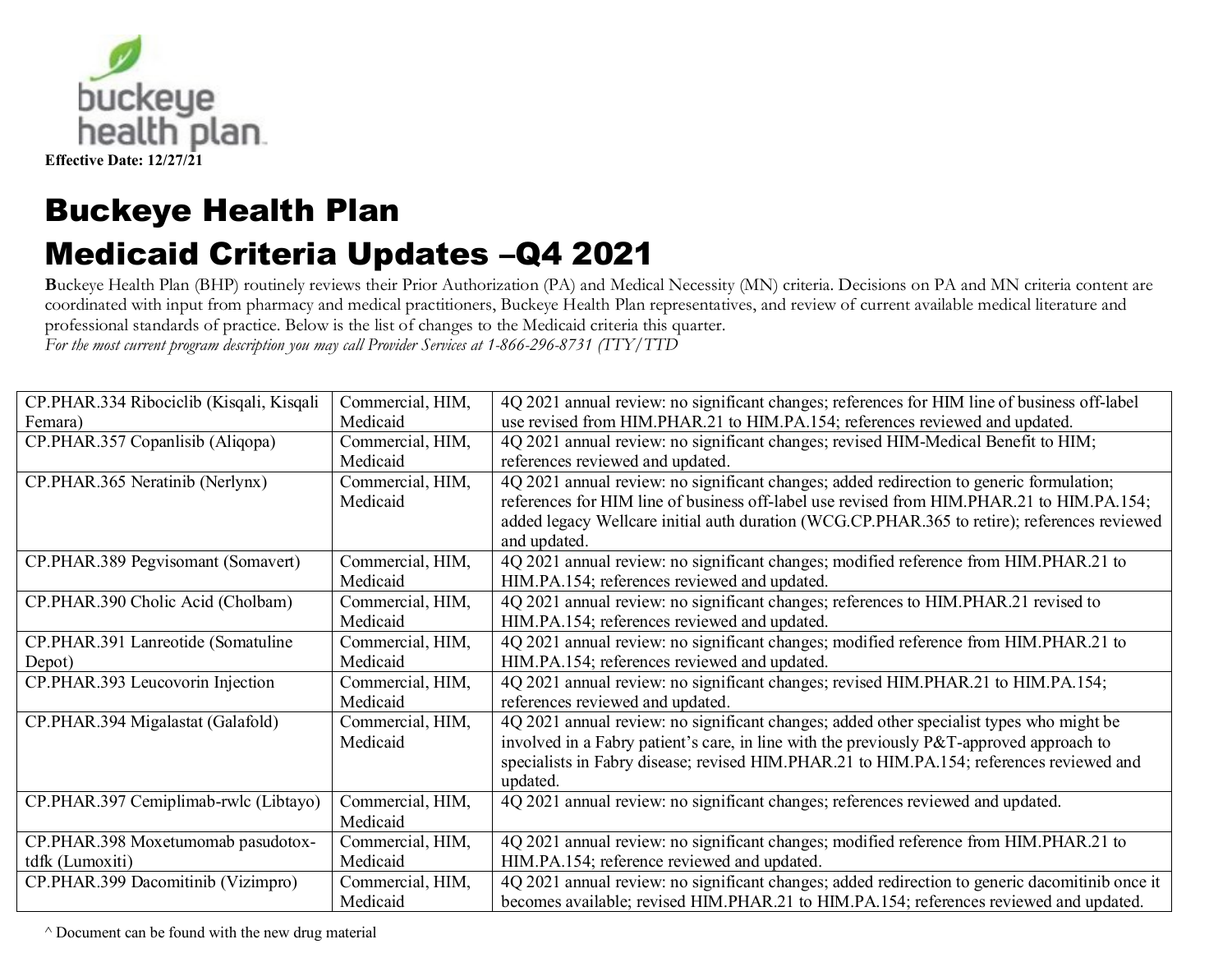

**B**uckeye Health Plan (BHP) routinely reviews their Prior Authorization (PA) and Medical Necessity (MN) criteria. Decisions on PA and MN criteria content are coordinated with input from pharmacy and medical practitioners, Buckeye Health Plan representatives, and review of current available medical literature and professional standards of practice. Below is the list of changes to the Medicaid criteria this quarter.

*For the most current program description you may call Provider Services at 1-866-296-8731 (TTY/TTD* 

| CP.PHAR.435 Darolutamide (Nubeqa)      | Commercial, HIM, | 4Q 2021 annual review: no significant changes; references to HIM.PHAR.21 revised to           |
|----------------------------------------|------------------|-----------------------------------------------------------------------------------------------|
|                                        | Medicaid         | HIM.PA.154; references reviewed and updated.                                                  |
| CP.PHAR.436 Pexidartinib (Turalio)     | Commercial, HIM, | 4Q 2021 annual review: no significant changes; added language requiring trial of generic      |
|                                        | Medicaid         | equivalent, if available; HIM.PHAR.21 changed to HIM.PA.154; references reviewed and          |
|                                        |                  | updated.                                                                                      |
| CP.PHAR.438 Trientine (Syprine)        | Commercial, HIM, | 4Q 2021 annual review: no significant changes; references for HIM line of business off-label  |
|                                        | Medicaid         | use revised from HIM.PHAR.21 to HIM.PA.154; references reviewed and updated.                  |
| CP.PHAR.441 Entrectinib (Rozlytrek)    | Commercial, HIM, | 4Q 2021 annual review: no significant changes; added redirection to generic product once      |
|                                        | Medicaid         | available; revised HIM.PHAR.21 to HIM.PA.154; added legacy WCG auth duration                  |
|                                        |                  | (WCG.CP.PHAR.441 to retire); references reviewed and updated.                                 |
| CP.PHAR.442 Fedratinib (Inrebic)       | Commercial, HIM, | 4Q 2021 annual review: no significant changes; revised HIM.PHAR.21 to HIM.PA.154; added       |
|                                        | Medicaid         | legacy WCG initial auth duration (WCG.CP.PHAR.442 to be retired); WCG.CP.PHAR.442:            |
|                                        |                  | removed requirement for failure of HCT, hydroxyurea, and concurrent tx with Jakafi within 14  |
|                                        |                  | days; references reviewed and updated.                                                        |
| CP.PHAR.506 Antithymocyte Globulin     | Commercial, HIM, | 4Q 2021 annual review: no significant changes; revised HIM.PHAR.21 to HIM.PA.154;             |
| (Atgam, Thymo                          | Medicaid         | references reviewed and updated.                                                              |
| CP.PHAR.508 Tafasitamab-cxix           | Commercial, HIM, | 4Q 2021 annual review: no significant changes; modified reference from HIM.PHAR.21 to         |
| (Monjuvi)                              | Medicaid         | HIM.PA.154; references reviewed and updated.                                                  |
| CP.PHAR.509 Triheptanoin (Dojolvi)     | Commercial, HIM, | 4Q 2021 annual review: no significant changes; references for HIM line of business off-label  |
|                                        | Medicaid         | use revised from HIM.PHAR.21 to HIM.PA.154; references reviewed and updated.                  |
| CP.PHAR.510 Arimoclomol                | Commercial, HIM, | 4Q21 annual review: no significant changes as the drug is not yet FDA-approved.               |
|                                        | Medicaid         |                                                                                               |
| CP.PHAR.512 Pegunigalsidase alfa (PRX- | Commercial, HIM, | 4Q 2021 annual review: no significant changes, as the FDA issued a Complete Response Letter   |
| 102)                                   | Medicaid         | for this agent in April 2021 – status of BLA resubmission is uncertain; added a specialist    |
|                                        |                  | prescriber requirement to align with the approach for other Fabry disease treatments; revised |
|                                        |                  | HIM.PHAR.21 to HIM.PA.154; references reviewed and updated.                                   |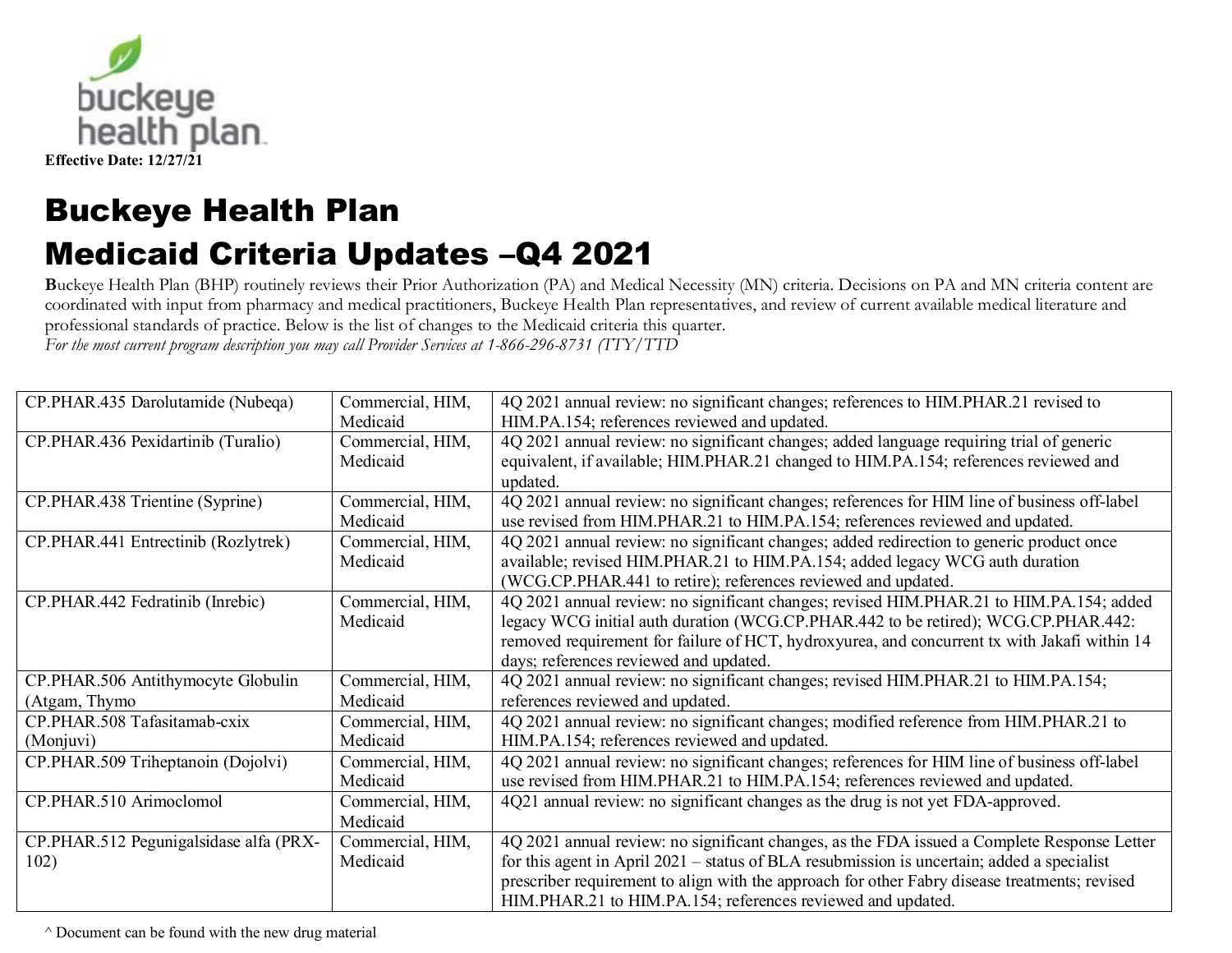

**B**uckeye Health Plan (BHP) routinely reviews their Prior Authorization (PA) and Medical Necessity (MN) criteria. Decisions on PA and MN criteria content are coordinated with input from pharmacy and medical practitioners, Buckeye Health Plan representatives, and review of current available medical literature and professional standards of practice. Below is the list of changes to the Medicaid criteria this quarter.

*For the most current program description you may call Provider Services at 1-866-296-8731 (TTY/TTD* 

| CP.PMN.13 Dose optimization           | Medicaid         | 4Q 2021 annual review: no significant changes.                                                |
|---------------------------------------|------------------|-----------------------------------------------------------------------------------------------|
| CP.PMN.16 Med Neces for Drug not PDL  | Medicaid         | 4Q 2021 annual review: no significant changes; added clarification and reference to off-label |
|                                       |                  | use policy.                                                                                   |
| CP.PMN.17 Droxidopa (Northera)        | Commercial,      | 4Q 2021 annual review: no significant changes; references reviewed and updated.               |
|                                       | Medicaid         |                                                                                               |
| CP.PMN.53 Off-Label Use               | Medicaid, HIM-   | 4Q 2021 annual review: no significant changes; added Ohio and Nevada to Appendix F;           |
|                                       | Medical Benefit  | references reviewed and updated.                                                              |
| CP.PMN.59 Quantity Limit Override     | Medicaid         | 4Q 2021 annual review: no significant changes.                                                |
| CP.PMN.116 L-glutamine (Endari)       | Commercial, HIM, | 4Q 2021 annual review: no significant changes; references for HIM line of business off-label  |
|                                       | Medicaid         | use revised from HIM.PHAR.21 to HIM.PA.154; references reviewed and updated.                  |
| CP.PMN.143 Isotretinoin (Claravis,    | Commercial, HIM, | 4Q 2021 annual review: no significant changes; updated reference for HIM off-label use to     |
| Absorica, Absorica LD, Myorisan,      | Medicaid         | HIM.PA.154 (replaces HIM.PHAR.21); references reviewed and updated.                           |
| Zenatane, Amnesteem)                  |                  |                                                                                               |
| CP.PMN.165 Fluorouracil Cream (Tolak) | Commercial, HIM, | 4Q 2021 annual review: no significant changes; updated reference for HIM off-label use to     |
|                                       | Medicaid         | HIM.PA.154 (replaces HIM.PHAR.21); references reviewed and updated.                           |
| CP.PMN.167 Neomycin-fluocinolone      | Commercial, HIM, | 4Q 2021 annual review: no significant changes; updated reference for HIM off-label use to     |
| cream (Neo-Synalar)                   | Medicaid         | HIM.PA.154 (replaces HIM.PHAR.21); references reviewed and updated.                           |
| CP.PMN.168 Ospemifene (Osphena)       | Commercial, HIM, | 4Q 2021 annual review: no significant changes; revised HIM.PHAR.21 to HIM.PA.154;             |
|                                       | Medicaid         | references reviewed and updated.                                                              |
| CP.PMN.177 Glycopyrronium (Qbrexza)   | Commercial,      | 4Q 2021 annual review: no significant changes; references reviewed and updated.               |
|                                       | Medicaid         |                                                                                               |
| CP.PMN.179 Megestrol Acetate Oral     | HIM, Medicaid    | 4Q 2021 annual review: no significant changes; changed megestrol 40 mg/mL requirement to      |
| Suspension (Megace ES)                |                  | "Member must use" language; references reviewed and updated.                                  |
| CP.PMN.181 Calcipotriene-             | Commercial, HIM, | 4Q 2021 annual review: no significant changes; updated reference for HIM off-label use to     |
| Betamethasone Dipropionate Foam       | Medicaid         | HIM.PA.154 (replaces HIM.PHAR.21); references reviewed and updated.                           |
| (Enstilar)                            |                  |                                                                                               |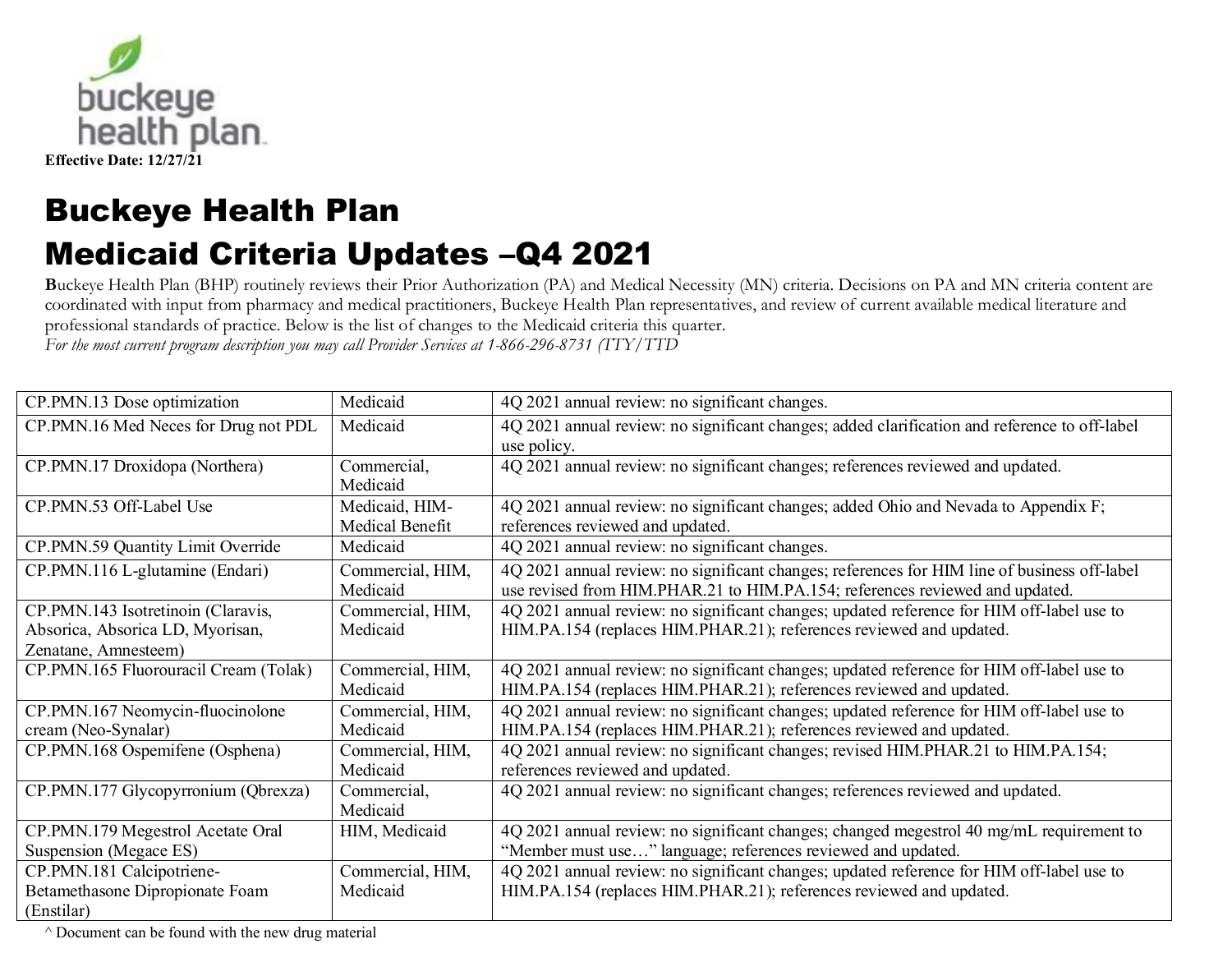

**B**uckeye Health Plan (BHP) routinely reviews their Prior Authorization (PA) and Medical Necessity (MN) criteria. Decisions on PA and MN criteria content are coordinated with input from pharmacy and medical practitioners, Buckeye Health Plan representatives, and review of current available medical literature and professional standards of practice. Below is the list of changes to the Medicaid criteria this quarter.

*For the most current program description you may call Provider Services at 1-866-296-8731 (TTY/TTD* 

| CP.PMN.185 Baloxavir Marboxil                                                       | Commercial, HIM, | 4Q 2021 annual review: no significant changes; revised "medical justification" to "must use"  |  |  |
|-------------------------------------------------------------------------------------|------------------|-----------------------------------------------------------------------------------------------|--|--|
| (Xofluza)                                                                           | Medicaid         | language and moved information in Appendix D to the criteria set; HIM.PHAR.21 revised to      |  |  |
|                                                                                     |                  | HIM.PA.154; references reviewed and updated.                                                  |  |  |
| CP.PMN.213 Ferric maltol (Accrufer)                                                 | Commercial, HIM, | 4Q 2021 annual review: no significant changes; references for HIM line of business off-label  |  |  |
|                                                                                     | Medicaid         | use revised from HIM.PHAR.21 to HIM.PA.154; references reviewed and updated.                  |  |  |
| CP.PMN.215 Non-preferred blood glucose                                              | Medicaid         | 4Q 2021 annual review: no significant changes; references reviewed and updated.               |  |  |
| monitors and test strips                                                            |                  |                                                                                               |  |  |
| CP.PMN.216 Diazepam nasal spray                                                     | Commercial, HIM, | 4Q 2021 annual review: no significant changes; revised "Medical justification" to             |  |  |
| (Valtoco)                                                                           | Medicaid         | "Documentation supports inability to use" language; revised HIM.PHAR.21 to HIM.PA.154;        |  |  |
|                                                                                     |                  | references reviewed and updated.                                                              |  |  |
| CP.PMN.251 Lactic acid-citric acid-                                                 | Commercial,      | 4Q 2021 annual review: no significant changes; removed HIM LOB as drug is on preventive       |  |  |
| potassium bitartrate (Phexxi)                                                       | Medicaid         | tier; references reviewed and updated.                                                        |  |  |
| CP.PMN.252 Metoclopramide (Gimoti)                                                  | Commercial, HIM, | 4Q 2021 annual review: no significant changes; references to HIM.PHAR.21 revised to           |  |  |
|                                                                                     | Medicaid         | HIM.PA.154; references reviewed and updated.                                                  |  |  |
| CP.PMN.253 Abametapir (Xeglyze)                                                     | Commercial, HIM, | 4Q 2021 annual review: no significant changes; updated reference for HIM off-label use to     |  |  |
|                                                                                     | Medicaid         | HIM.PA.154 (replaces HIM.PHAR.21); references reviewed and updated.                           |  |  |
| CP.PMN.256 Nifurtimox (Lampit)                                                      | Commercial, HIM, | 4Q 2021 annual review: no significant changes; updated reference for HIM off-label use to     |  |  |
|                                                                                     | Medicaid         | HIM.PA.154 (replaces HIM.PHAR.21); references reviewed and updated.                           |  |  |
| <b>Strategy Development Committee (SDC) Criteria changes based on SDC decisions</b> |                  |                                                                                               |  |  |
| CP.PHAR.157 Taliglucerase alfa (Elelyso)                                            | Commercial,      | For CY2022, per March SDC removed HIM line of business to separate policy.                    |  |  |
| CY2022                                                                              | Medicaid         |                                                                                               |  |  |
| CP.PHAR.163 Velaglucerase alfa                                                      | Commercial,      | For CY2022, per March SDC removed HIM line of business to separate policy.                    |  |  |
| (VPRIV) CY2022                                                                      | Medicaid         |                                                                                               |  |  |
| CP.PHAR.228 Trastuzumab Biosimilars                                                 | Commercial, HIM, | Per August SDC and prior clinical guidance, modified biosimilar redirection requirements for  |  |  |
| Trastuzumab-Hyaluronidase                                                           | Medicaid         | Herceptin to require use of Ogivri, Trazimera, Kanjinti, Ontruzant and Herzuma in a step-wise |  |  |
|                                                                                     |                  | manner; for Ontruzant and Herzuma modified redirection to require use of Ogivri, Trazimera,   |  |  |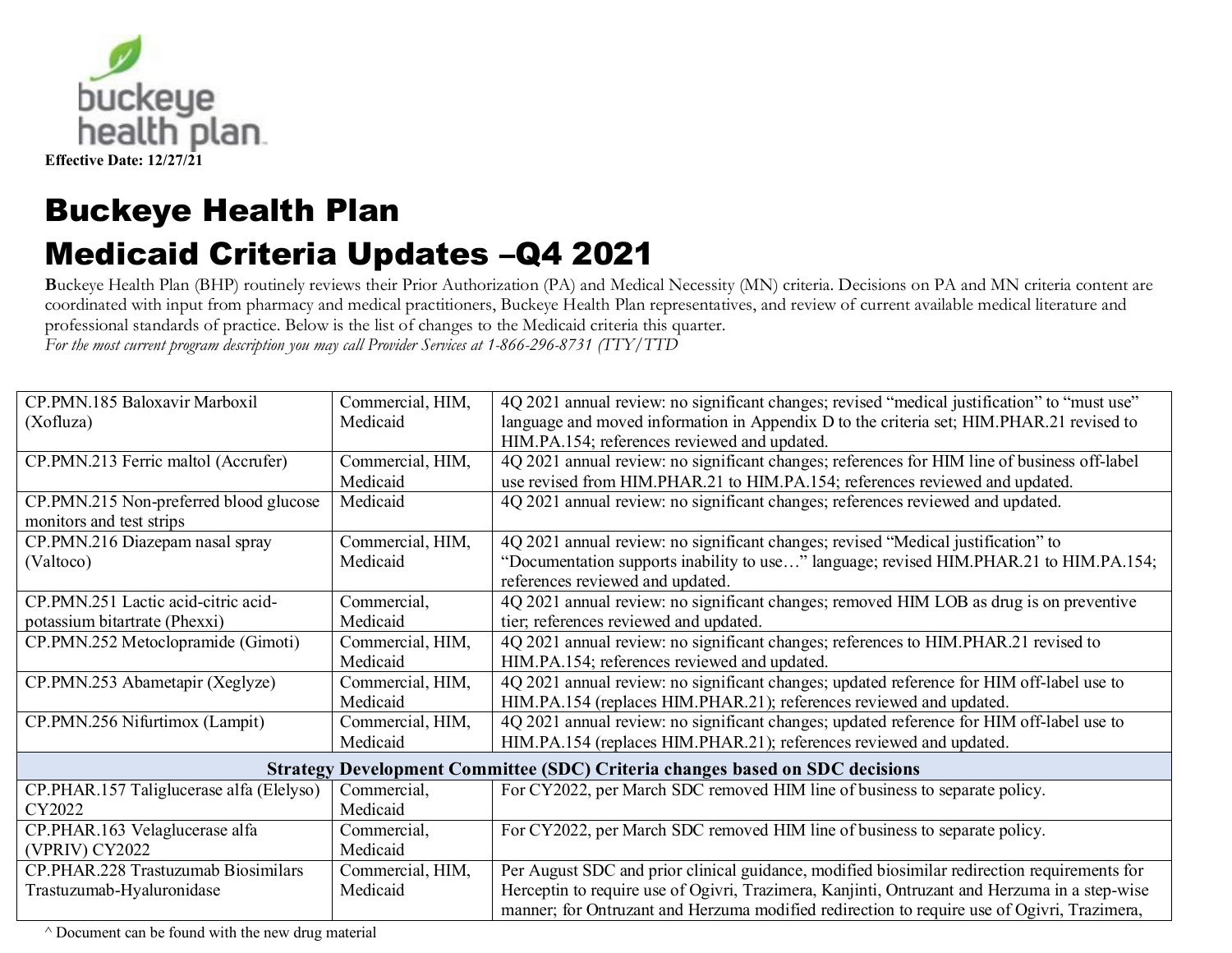

**B**uckeye Health Plan (BHP) routinely reviews their Prior Authorization (PA) and Medical Necessity (MN) criteria. Decisions on PA and MN criteria content are coordinated with input from pharmacy and medical practitioners, Buckeye Health Plan representatives, and review of current available medical literature and professional standards of practice. Below is the list of changes to the Medicaid criteria this quarter.

*For the most current program description you may call Provider Services at 1-866-296-8731 (TTY/TTD* 

|                                               |                              | and Kanjinti; for salivary gland tumor indication added redirection to preferred biosimilars per<br>NCCN Compendium; adding legacy Wellcare Medicaid line of business (WCG.CP.PHAR.228<br>to be retired). |
|-----------------------------------------------|------------------------------|-----------------------------------------------------------------------------------------------------------------------------------------------------------------------------------------------------------|
| CP.PHAR.260 Rituximab (Rituxan,               | Commercial, HIM,<br>Medicaid | Per August SDC and prior clinical guidance, modified biosimilar redirection requirements for                                                                                                              |
| Riabni, Ruxience, Truxima, Rituxan<br>Hycela) |                              | Rituxan to require use of Ruxience, Truxima, and Riabni in a step-wise manner; modified<br>requirements for Riabni to require use of Ruxience and Truxima; removed age qualification for                  |
|                                               |                              | biosimilar redirection for NHL requests; for continuation of therapy modified age qualification                                                                                                           |
|                                               |                              | for biosimilar redirection to apply only to GPA or MPA requests; added Commercial line of                                                                                                                 |
|                                               |                              | business (CP.CPA.147 to be retired).                                                                                                                                                                      |
| CP.PHAR.264 Ustekinumab (Stelara)             | Medicaid                     | Per August SDC and prior clinical guidance, for PsA removed Simponi as a redirect option and                                                                                                              |
|                                               |                              | modified to require a trial of all; for UC added requirement for trial of Humira, Simponi, and                                                                                                            |
|                                               |                              | Zeposia in a step-wise manner. Add coverage for dose escalation with Stelara for CD (per A&G                                                                                                              |
|                                               |                              | report) and UC (per SDC direction) requiring redirection to preferred agents [Humira, Simponi,                                                                                                            |
|                                               |                              | Zeposia, infliximab (Avsola, Inflectra and Renflexis are preferred)] per SDC; for Xeljanz                                                                                                                 |
|                                               |                              | redirection requirements added bypass for members with cardiovascular risk and qualified                                                                                                                  |
|                                               |                              | redirection to apply only for member that has not responded or is intolerant to one or more TNF                                                                                                           |
|                                               |                              | blockers; added Legacy WellCare line of business to policy (WCG.CP.PHAR.264 to be retired)                                                                                                                |
|                                               |                              | and revised its initial approval duration from 12 months to 6 months.                                                                                                                                     |
| CP.PHAR.265 Vedolizumab (Entyvio)             | Medicaid                     | Per August SDC and prior clinical guidance, modified from trial of Humira or Simponi to trial                                                                                                             |
|                                               |                              | of all of the following: Humira, Simponi, and Zeposia, in a step-wise manner.                                                                                                                             |
| CP.PHAR.267 Tofacitinib (Xeljanz              | Medicaid                     | Per August SDC, added Legacy WellCare line of business to policy (WCG.CP.PHAR.267 to be                                                                                                                   |
| Xeljanz XR)                                   |                              | retired).                                                                                                                                                                                                 |
| CP.PHAR.462 Ozanimod (Zeposia)                | Commercial, HIM,             | Per August SDC and prior clinical guidance, for UC modified redirection to require Humira and                                                                                                             |
|                                               | Medicaid                     | Simponi.                                                                                                                                                                                                  |
| CP.PMN.48 Cyclosporine ophthalmic             | Commercial*, HIM,            | RT4: added Verkazia and corresponding criteria for VKC; for all indications, added that                                                                                                                   |
| emulsion (Cequa, Restasis, Verkazia)          | Medicaid                     | multiple ophthalmic cyclosporine products should not be used in combination; added                                                                                                                        |